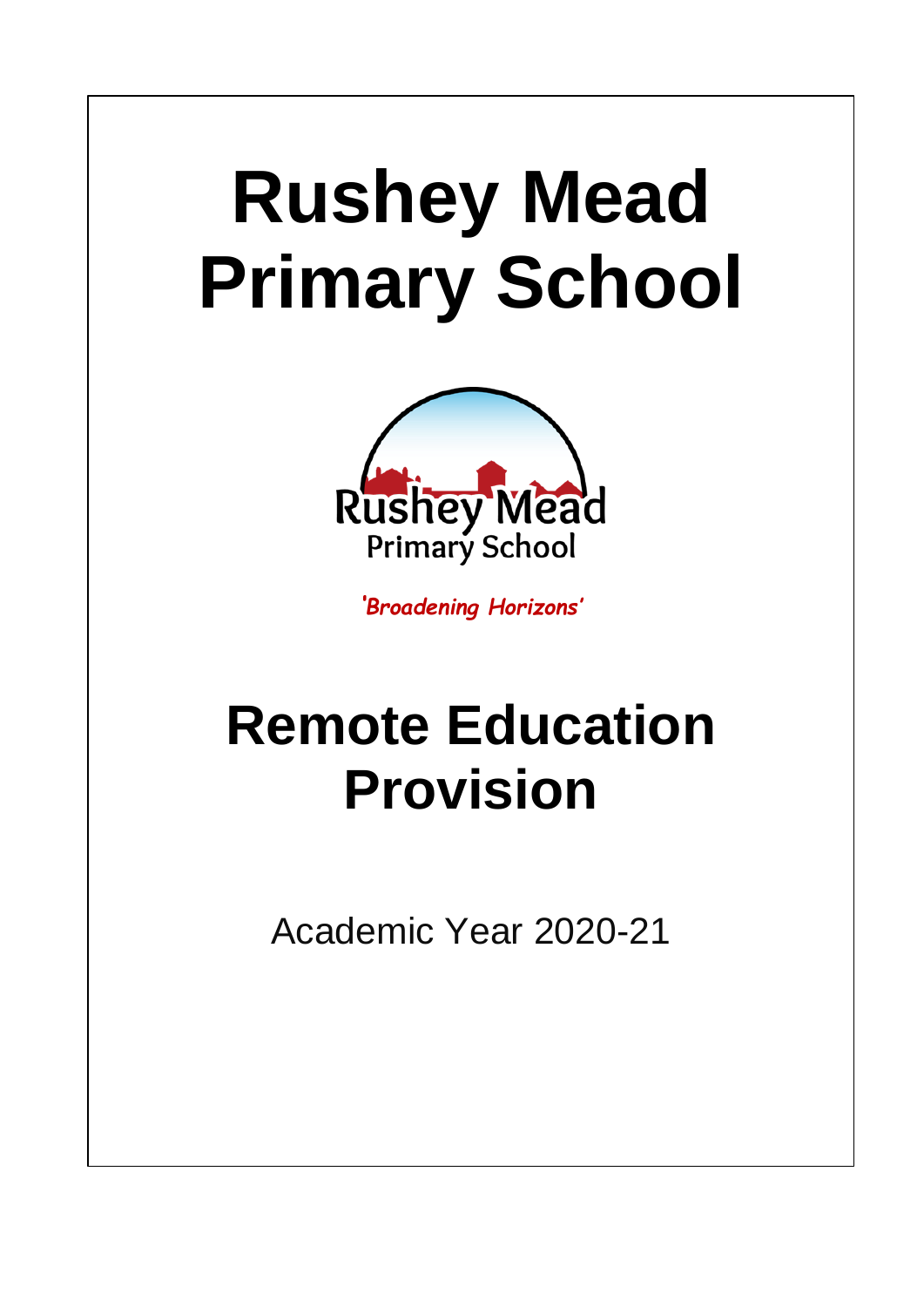# **Remote education provision: information for parents**

This information is intended to provide clarity and transparency to pupils and parents or carers about what to expect from remote education where national or local restrictions require entire cohorts (or bubbles) to remain at home.

For details of what to expect where individual pupils are self-isolating, please see the final section of this page.

# **The remote curriculum: what is taught to pupils at home**

A pupil's first day or two of being educated remotely might look different from our standard approach, while we take all necessary actions to prepare for a longer period of remote teaching.

#### **What should my child expect from immediate remote education in the first day or two of pupils being sent home?**

Remote education will begin the next school day for any pupil who is expected to work from home because of self-isolation. All remote education will be provided via the Microsoft Teams platform.

#### **Following the first few days of remote education, will my child be taught broadly the same curriculum as they would if they were in school?**

- We teach the same curriculum remotely as we do in school wherever possible and appropriate. However, it may be necessary to make some adaptations in some subjects.
- Remote education, where and when required, will be of high-quality and aligned as closely as possible with in-school provision and curriculum content.
- Pupils will access and be taught our intended curriculum. This is well-planned and well-sequenced so that knowledge and skills are built incrementally, and pupils have opportunities to retrieve and recall previously taught content.
- Clarity about what is intended to be taught and practised in each subject will be provided through individual and class assignments on Microsoft Teams. The Senior Management Team will carefully monitor and adjust curriculum plans, where it is deemed appropriate.
- Frequent and clear explanations of new content will be provided, wherever possible delivered 'live' by teachers, and where this is not possible through pre-recorded teacher videos or carefully selected high-quality curriculum resources.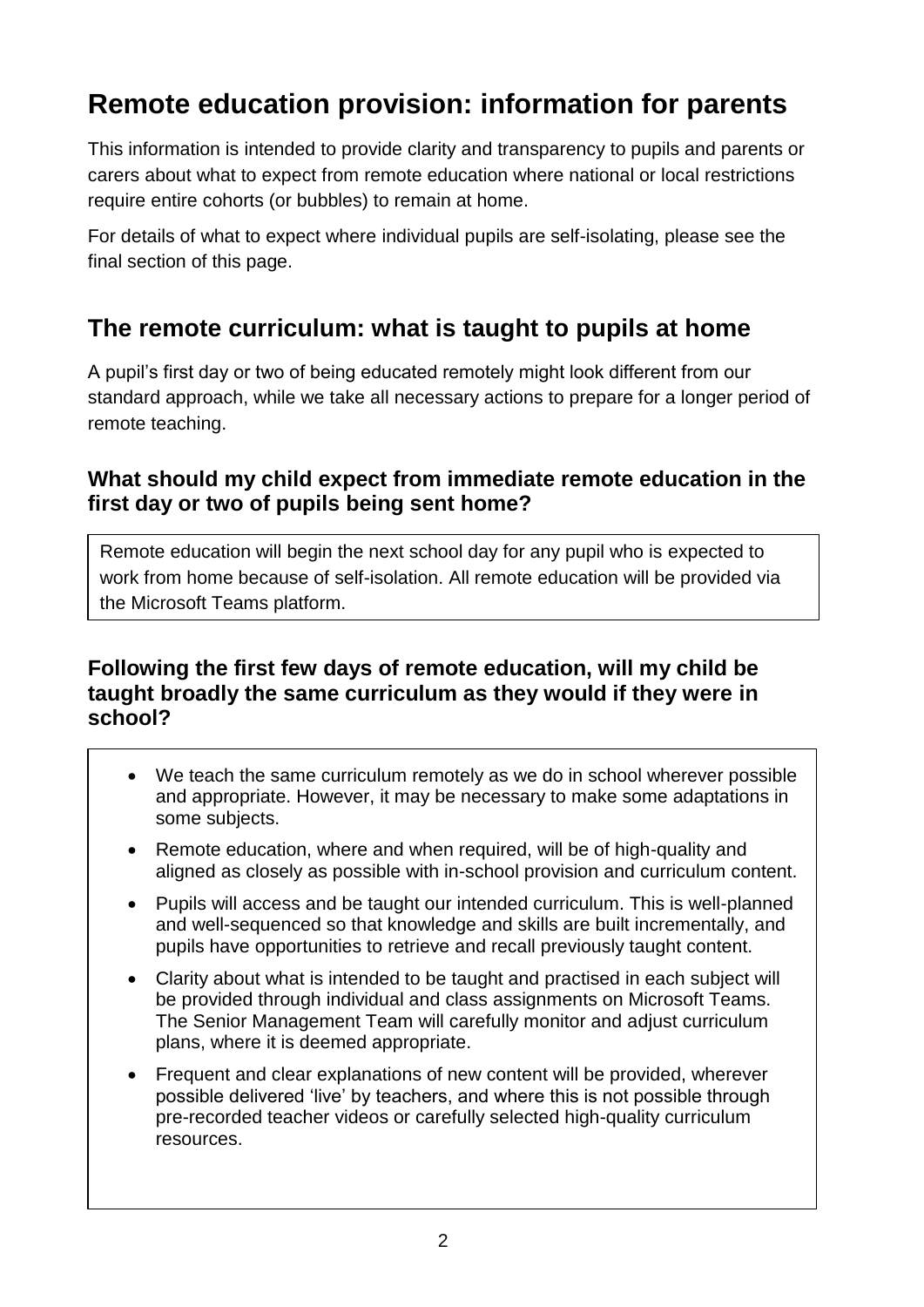# **Remote teaching and study time each day**

#### **How long can I expect work set by the school to take my child each day?**

We expect that remote education (including remote teaching and independent work) will take pupils broadly the following number of hours each day:

| Key Stage 1 | 3 hours per day |
|-------------|-----------------|
| Key Stage 2 | 4 Hours         |

# **Accessing remote education**

#### **How will my child access any online remote education you are providing?**

Microsoft Teams will be used across the school to set work and deliver lessons for all year groups. Staff, pupils and parents will continue to receive training in the use of Microsoft Teams via discussions with class teachers and/or visiting the school for further technical support.

#### **If my child does not have digital or online access at home, how will you support them to access remote education?**

We recognise that some pupils may not have suitable online access at home. We take the following approaches to support those pupils to access remote education: How will my child be taught remotely?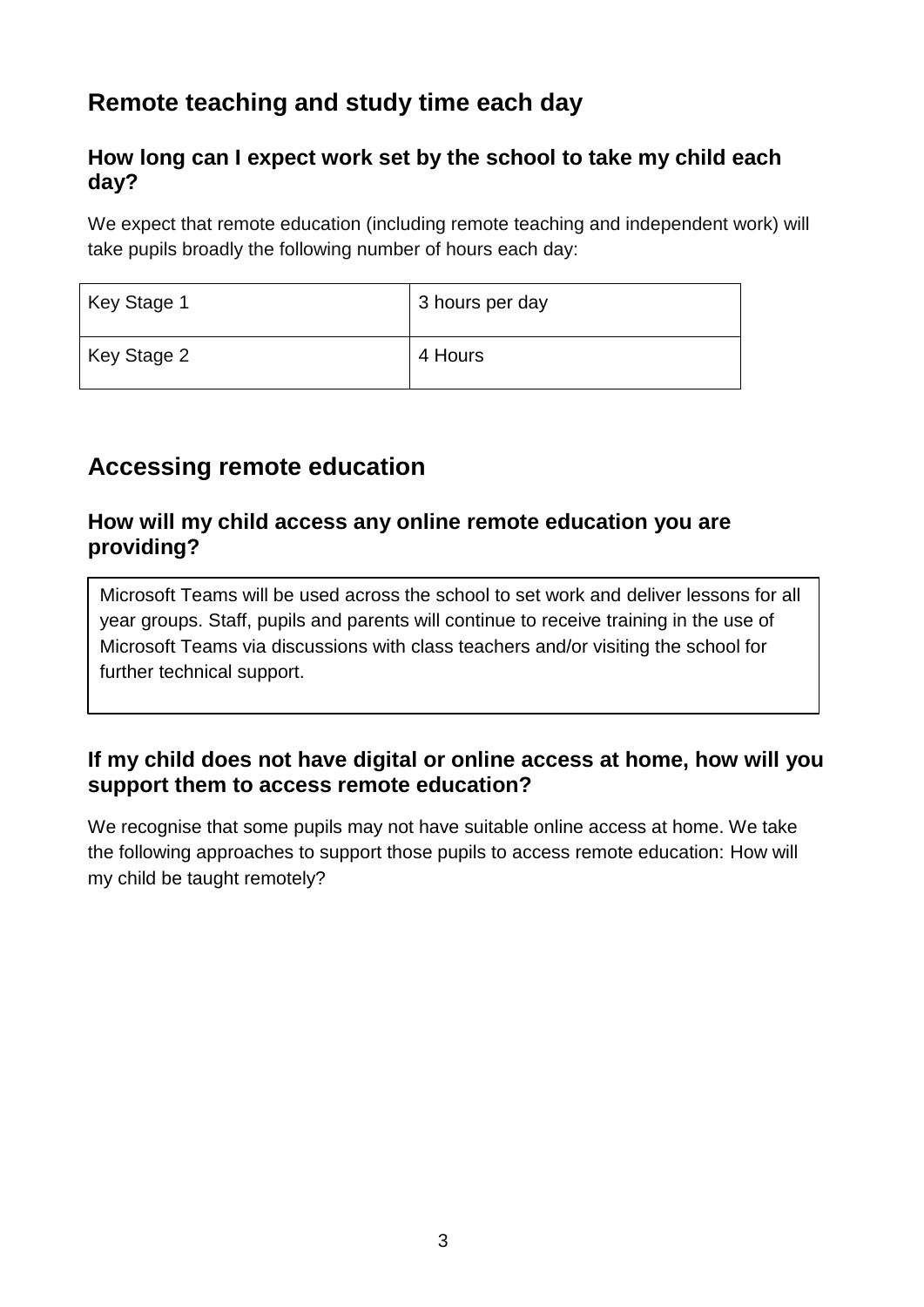- Pupils who do not have suitable online access will be provided with printed resources until they have access to a suitable device (please note that Teams live lessons can be easily accessed via a smartphone and suitable digital devices
- We will make every effort to ensure all pupils have appropriate access to a suitable device and / or internet connection through the appropriate DfE schemes. Students who are disadvantaged or vulnerable are prioritised under these schemes.
- Support in using Teams will be provided for pupils and parents through discussions with class teachers and/or liaising with the school administration team and further technical through our dedicated ICT support service.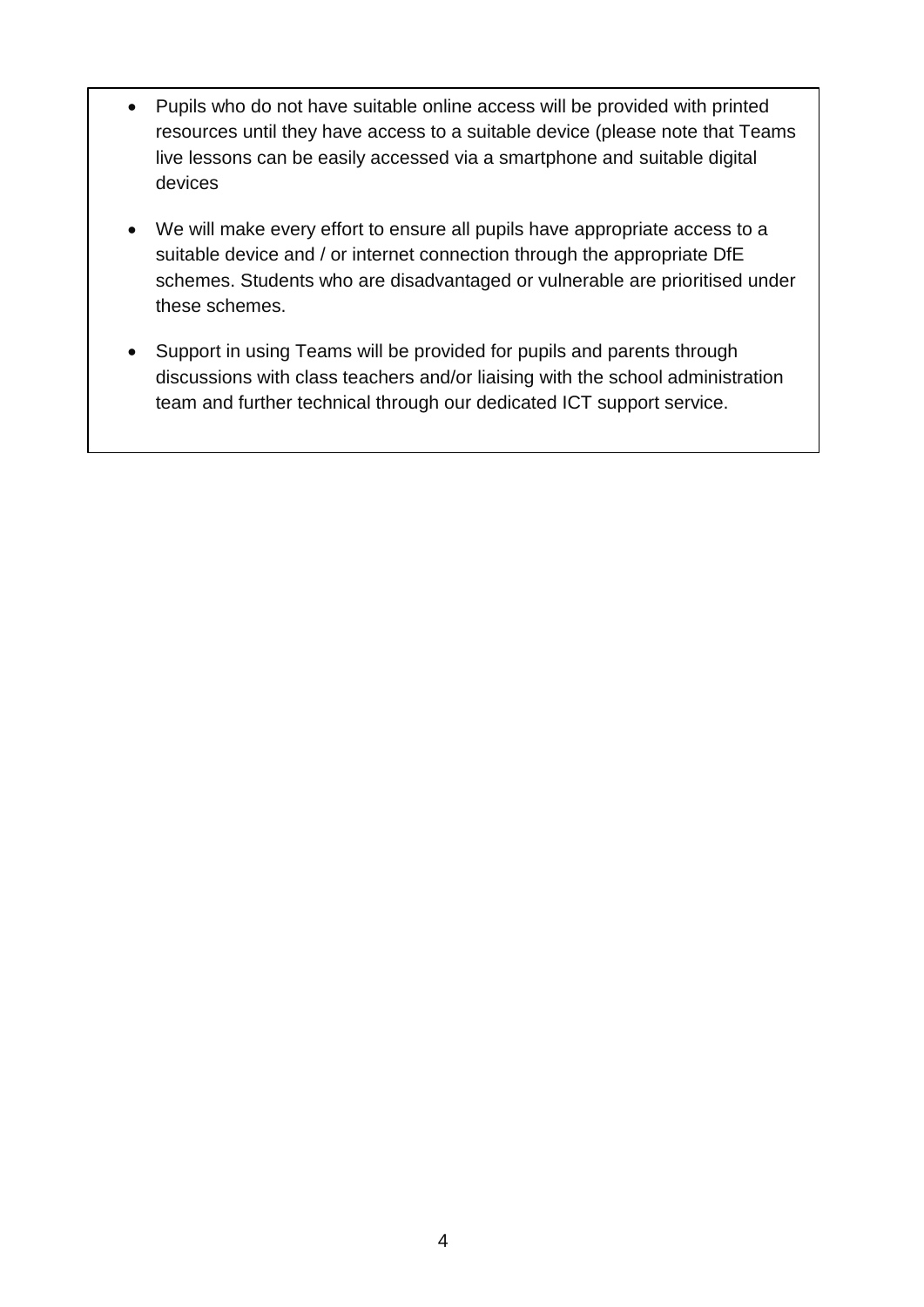### **How will my child be taught remotely?**

We use a combination of the following approaches to teach pupils remotely:

Microsoft Teams will be used across the school with all year groups to set pupils' work and deliver lessons. Independent study tasks will also be set via this platform.

Live teaching (online lessons) will be the main source for delivering learning; this provides pupils with curriculum continuity and the opportunity to be able to ask questions and speak to their class teachers. All students will receive their full usual timetable.

- Remote teaching will replicate effective classroom teaching as far as possible, including:
- providing frequent, clear explanations of new content
- providing opportunities for interactivity, including questioning, eliciting and reflective discussion
- Providing modelling, scaffolded practice and opportunities to apply new knowledge
- enabling pupils to receive timely and frequent feedback on how to progress, using digitally-facilitated or whole-class feedback where appropriate
- using assessment to ensure teaching is responsive to pupils' needs and addresses any critical gaps in pupils' knowledge
- Breaking content and tasks into smaller chunks to aid concentration
- We recognise that different approaches suit different types of content and different pupils. In some cases, other methods of delivery may be used, for example pre-recorded lessons by teachers or use of lessons from other sources.
- Where printed resources are required, for example key texts or revision guides for exam preparation, these will be safely distributed to students to use at home.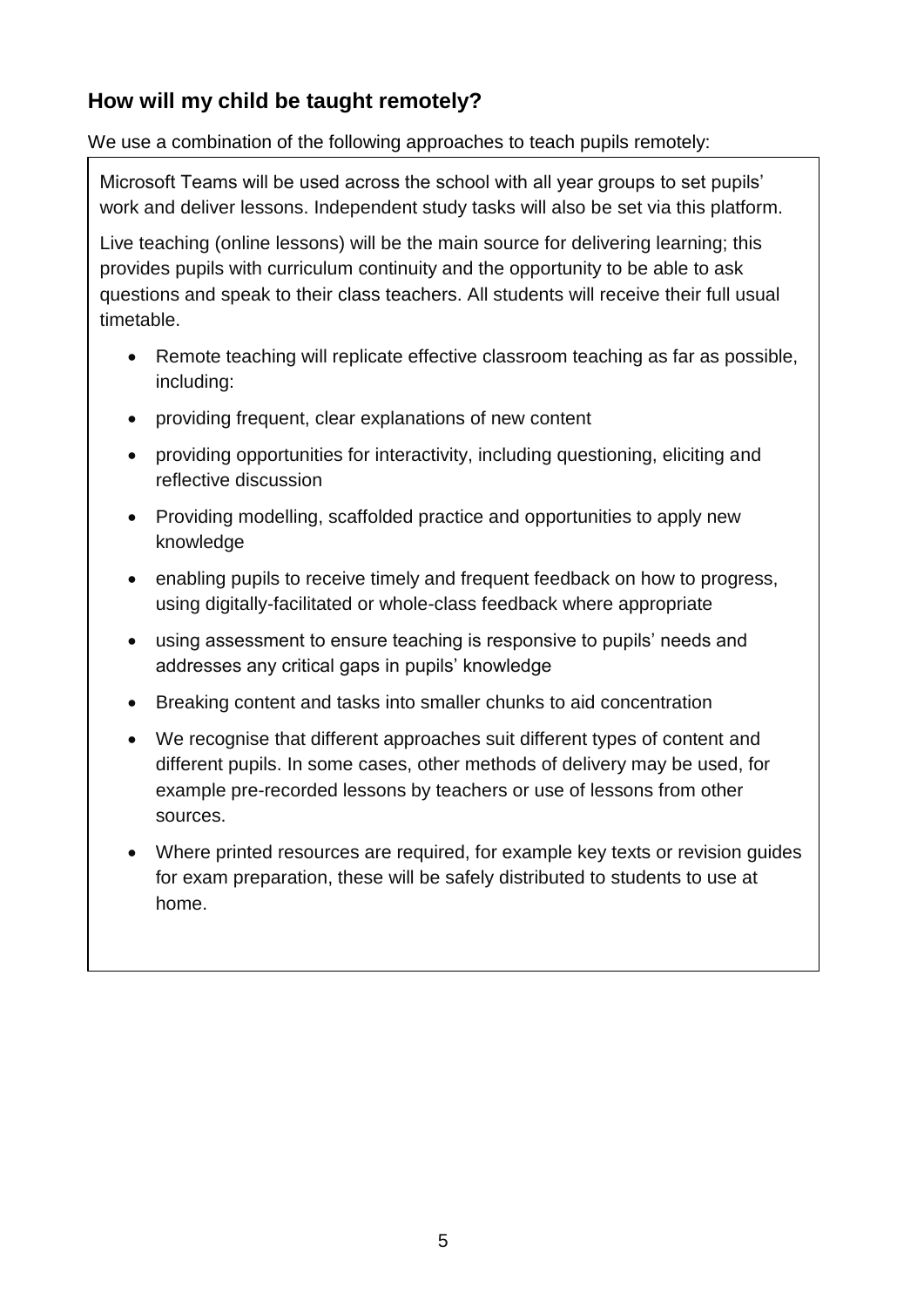# **Engagement and feedback**

#### **What are your expectations for my child's engagement and the support that we as parents and carers should provide at home?**

All pupils are expected to attend all timetabled lessons. These will be displayed on their calendar in Teams.

Where a live lesson is not taking place (for example if a teacher is absent), work with clear instructions for completion will be provided for that lesson in the class Teams group.

Live lessons are used as our primary method of delivery as they encourage greater levels of engagement from pupils and allow for interactions between teachers and pupils. Opportunities for discussion between pupils are built into lessons where appropriate, as it is recognised that peer support is an important element of pupil engagement.

Teachers will work with pupils during lessons to develop skills and strategies which will support them in their independent learning. These include strategies to help pupils organise and check their own work.

Rewards may also be used to motivate and engage pupils. Parents can support their child's education by:

- planning each day with their child so they establish a routine and have clear expectations about the importance of engaging in their subjects and learning
- ensuring they have a clear and quiet place to study and engage in their learning with no distractions, e.g. television / games console
- checking that they have the necessary materials, e.g. a pen and paper to make notes
- making sure children have the planned break / lunch time they would in school
- checking that students have completed the necessary work for that day (and whether they have homework to do also)
- supporting the school and keeping in contact so we can help if there are any issues/questions.

We also aim to keep in touch with parents via email, text message and social media.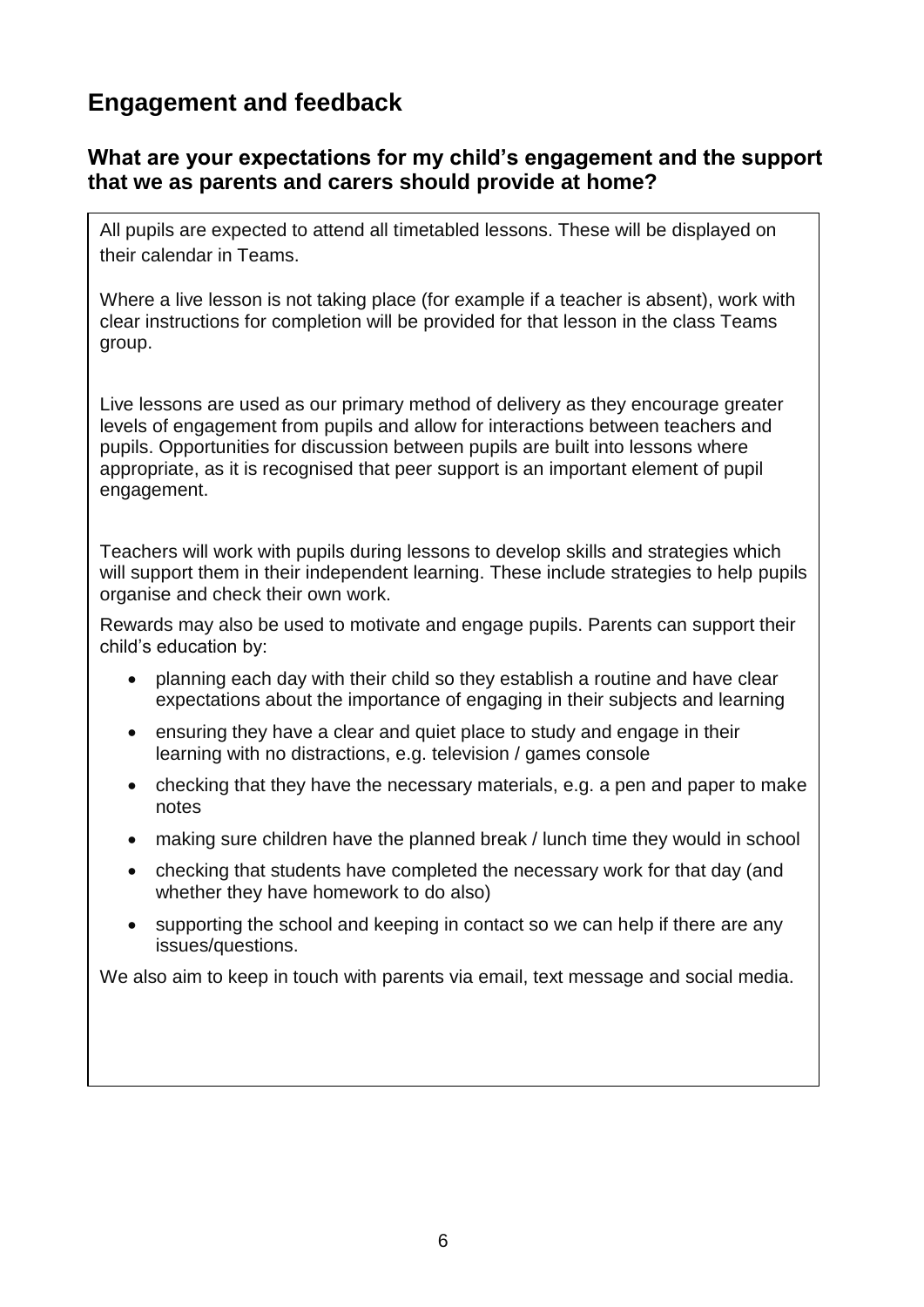#### **How will you check whether my child is engaging with their work and how will I be informed if there are concerns?**

Registers will be taken each lesson each day, and where pupils are absent parents will be contacted by our pastoral support team.

We will similarly monitor pupils' work rate / engagement in lessons every week and communicate with parents where we are concerned about a pupil's level of engagement. This communication will usually come from a member of the Senior Leadership Team and Phase Assistant Headteachers.

#### **How will you assess my child's work and progress?**

Feedback can take many forms and may not always mean extensive written comments for individual children. For example, whole-class feedback or quizzes marked automatically via digital platforms are also valid and effective methods, amongst many others. Our approach to feeding back on pupil work is as follows: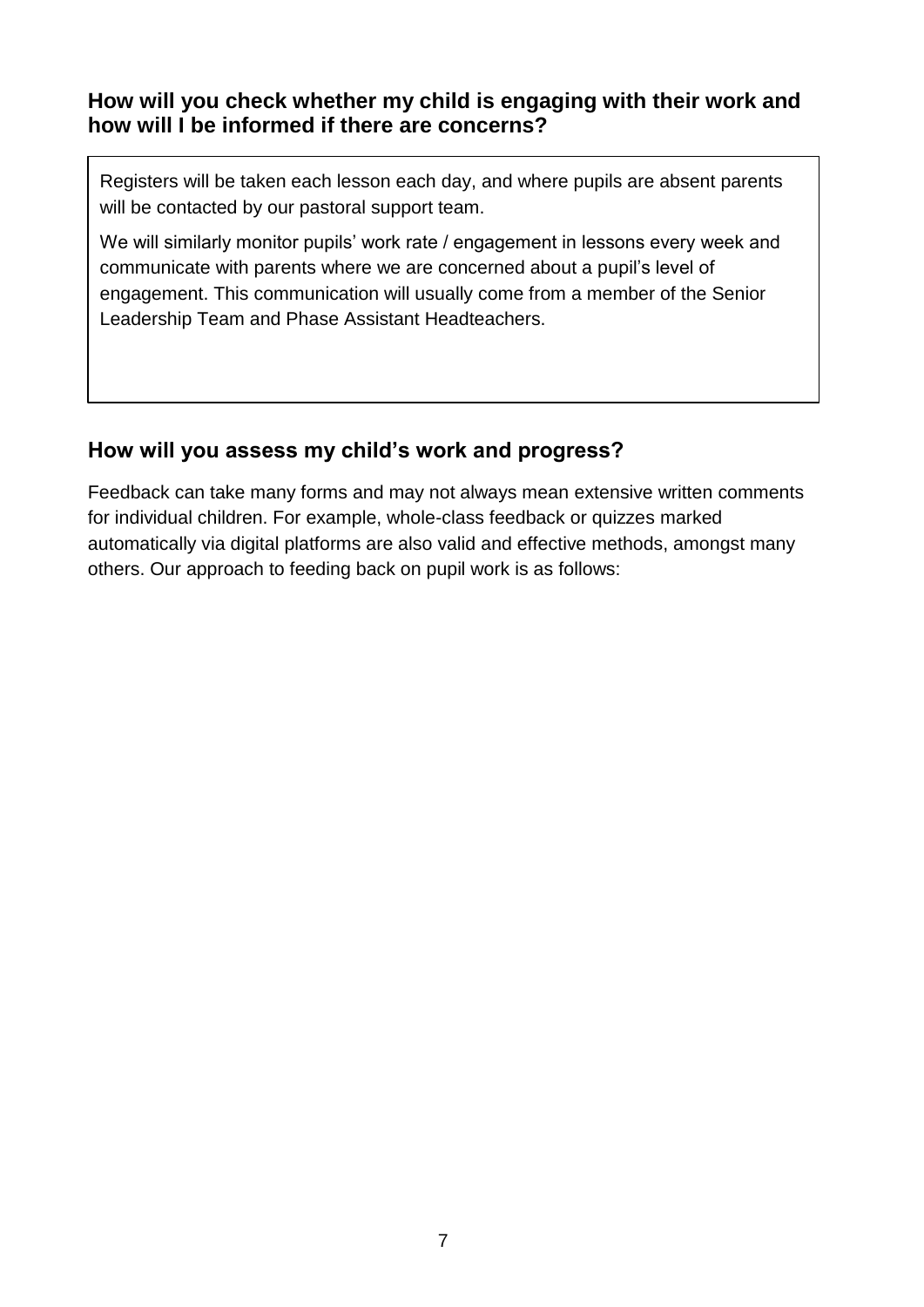- Teachers will use questioning and other suitable tools to help gauge how well pupils are learning and progressing through content in the curriculum. Every lesson begins with retrieval practice of previously learned information. This information will be used to adjust the pace or challenge (or intervene) of what is being taught, or to revisit explanations to ensure pupils' full understanding.
- Regular quizzes / recall activities will be set and checked via self-assessment, where pupils will be expected to check what they have completed and act upon any feedback from their class teacher.
- Regular and meaningful feedback will be provided to pupils, in line with school policy. This will include both whole-class and individual feedback. Pupils will be given opportune times to act upon feedback so that misconceptions / errors are rectified quickly.
- Key assessed pieces of work will be submitted and assessed using Teams Assignments.
- During lessons, pupils will be asked questions and expected to respond to their teachers. Responses will be verbal, using the chat facility or via the 'hands up' function in Teams. Such characteristics of teaching are important so pupils feel engaged and valued and teachers can check on pupils' understanding and tackle misconceptions quickly.
- Peer interactions can provide motivation and improve learning outcomes (as well as building social skills): these will be enabled through chat groups in Teams where appropriate.

# **Additional support for pupils with particular needs**

#### **How will you work with me to help my child who needs additional support from adults at home to access remote education?**

We recognise that some pupils, for example some pupils with special educational needs and disabilities (SEND), may not be able to access remote education without support from adults at home. We acknowledge the difficulties this may place on families, and we will work with parents and carers to support those pupils in the following ways: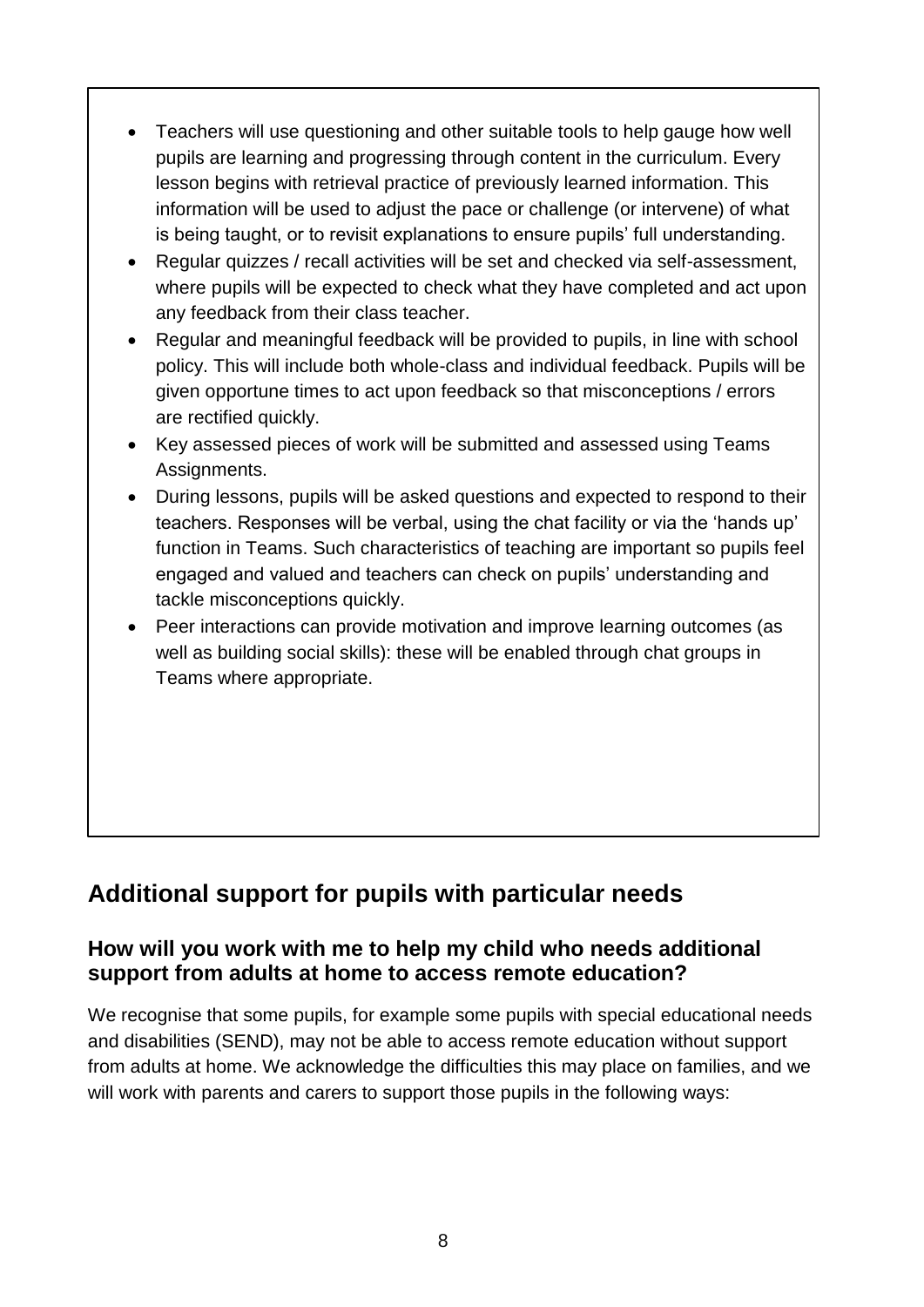- Class teachers will ensure remote learning is accessible for SEND learners by clearly identifying learning objectives, chunking the tasks set, providing scaffolded tasks, model answers and suggested time limits. This is done across all subjects and year groups.
- Where relevant, support staff will attend Teams lessons to provide 1:1 or small group support to SEND pupils.
- Where appropriate, support staff will make welfare calls to check the work is accessible and offer further support.
- Alternative work is sent home to SEND learners who are do not have a device / internet to access online lessons. This can be in the form of paper-based work or alternative tasks to make the content more accessible for them. Support will also be given in terms of establishing a routine and realistic work expectations.
- Any concerns can be raised through the SENCO, Miss Jackson.

## **Remote education for self-isolating pupils**

Where individual pupils need to self-isolate but the majority of their peer group remains in school, how remote education is provided will likely differ from the approach for whole groups. This is due to the challenges of teaching pupils both at home and in school.